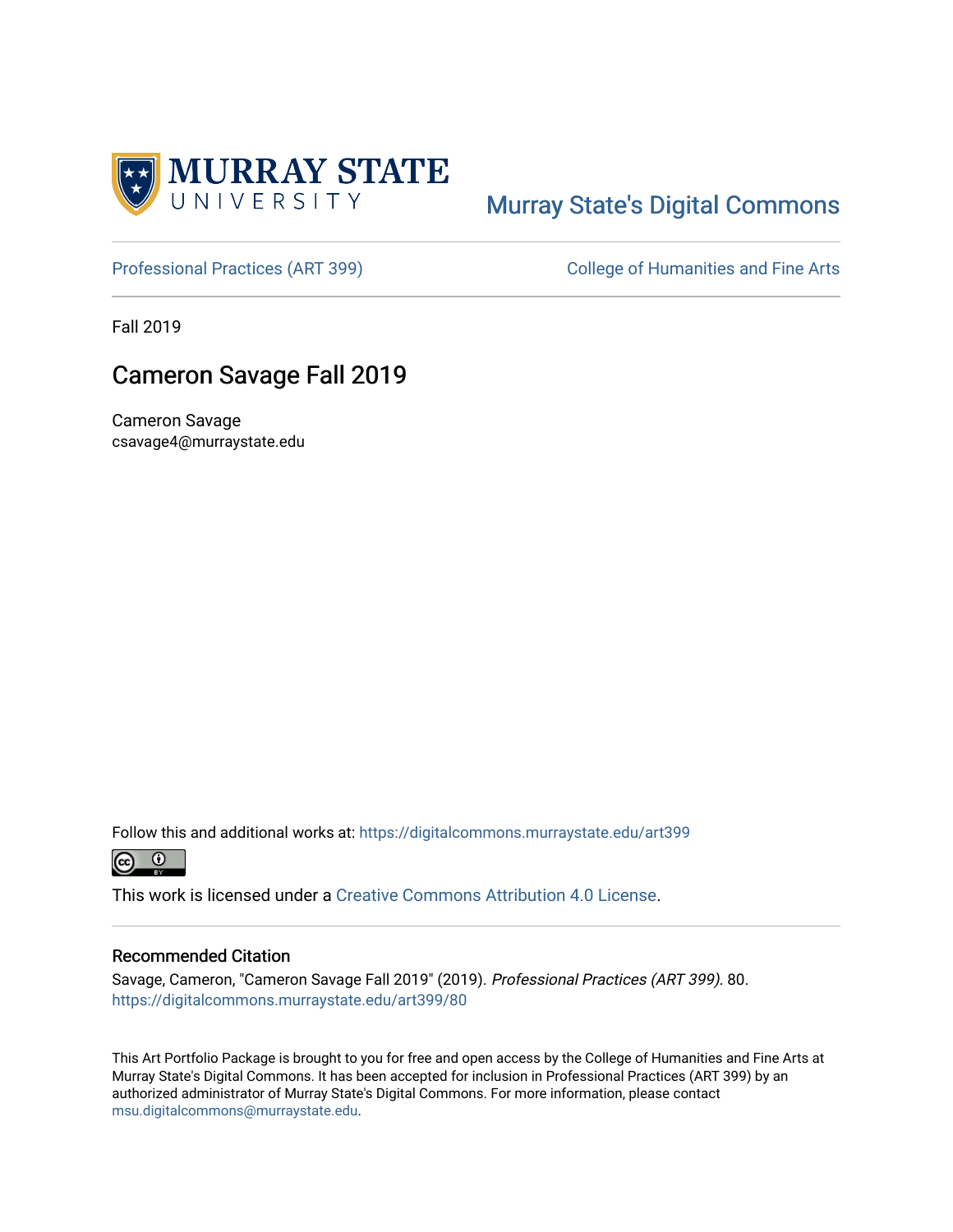

Cameron Savage Works *Hollow*, Screen Print, 2019. 18"x24" Insurance Value: \$100

*Portal (Flat)*, Screen Print, 2019. 11"x14" Insurance Value: \$25

*Parasitic*, Etching, 2019. 11"x14" Insurance Value: \$30

*Too Good to Be True*, Screen Print, 2019. 11"x14" Insurance Value: \$25

*Intervals*, Etching, 2019.  $10"x14"$ Insurance Value: \$20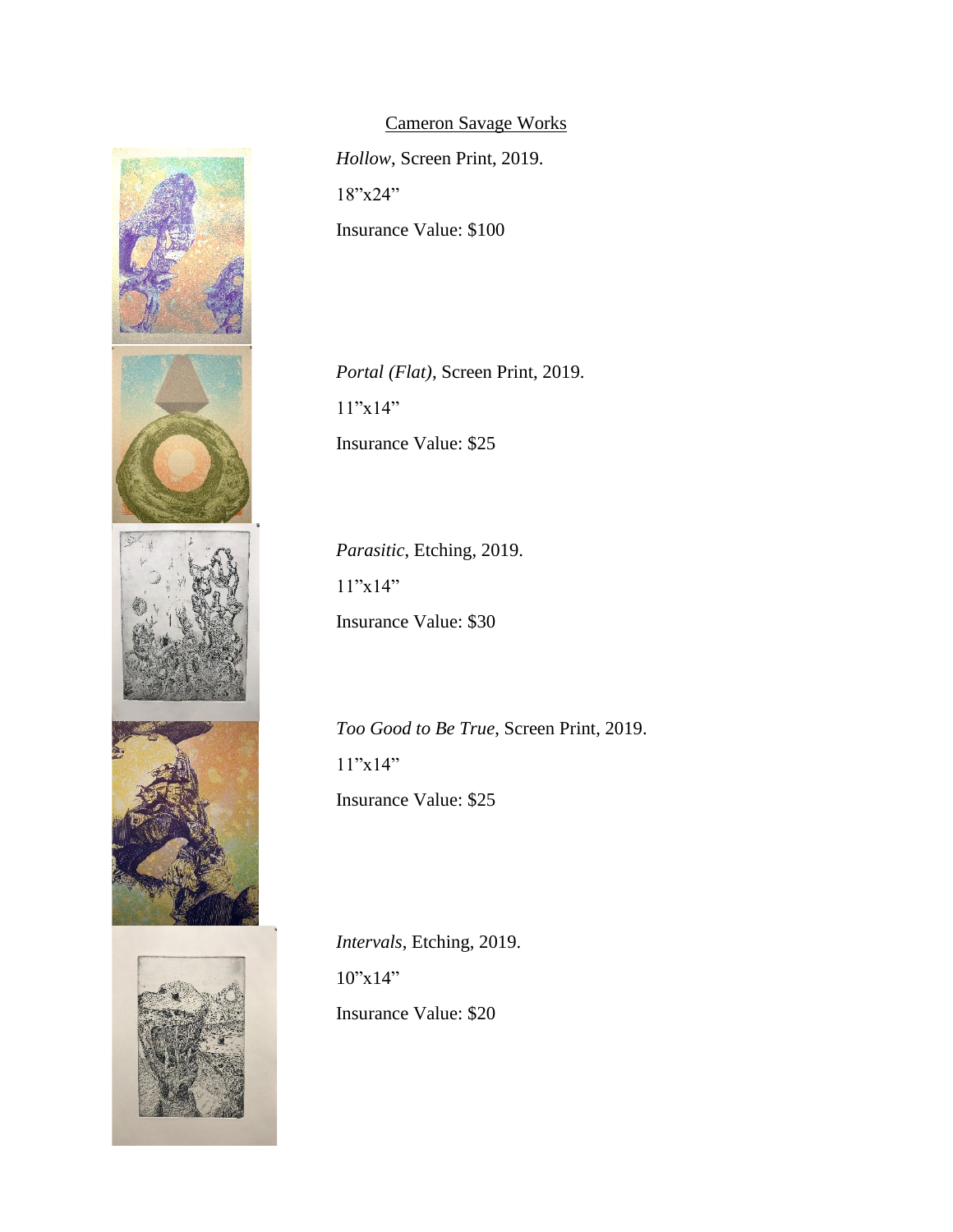

*Remains*, Screen Print, 2019. 20"x 26" Insurance Value: \$120

*Intervals (Yellow),* Screen print and etching, 2019. 10"x14" Insurance value: \$20

*Intervals (Gradient)*, Screen print and etching, 2019.  $10"x14"$ Insurance Value: \$20

Intervals (Blue), Screen print and etching, 2019.  $10"x14"$ Insurance Value: \$20

Intervals (Pink), Screen printing and etching, 2019. 10"x14" Insurance Value: \$20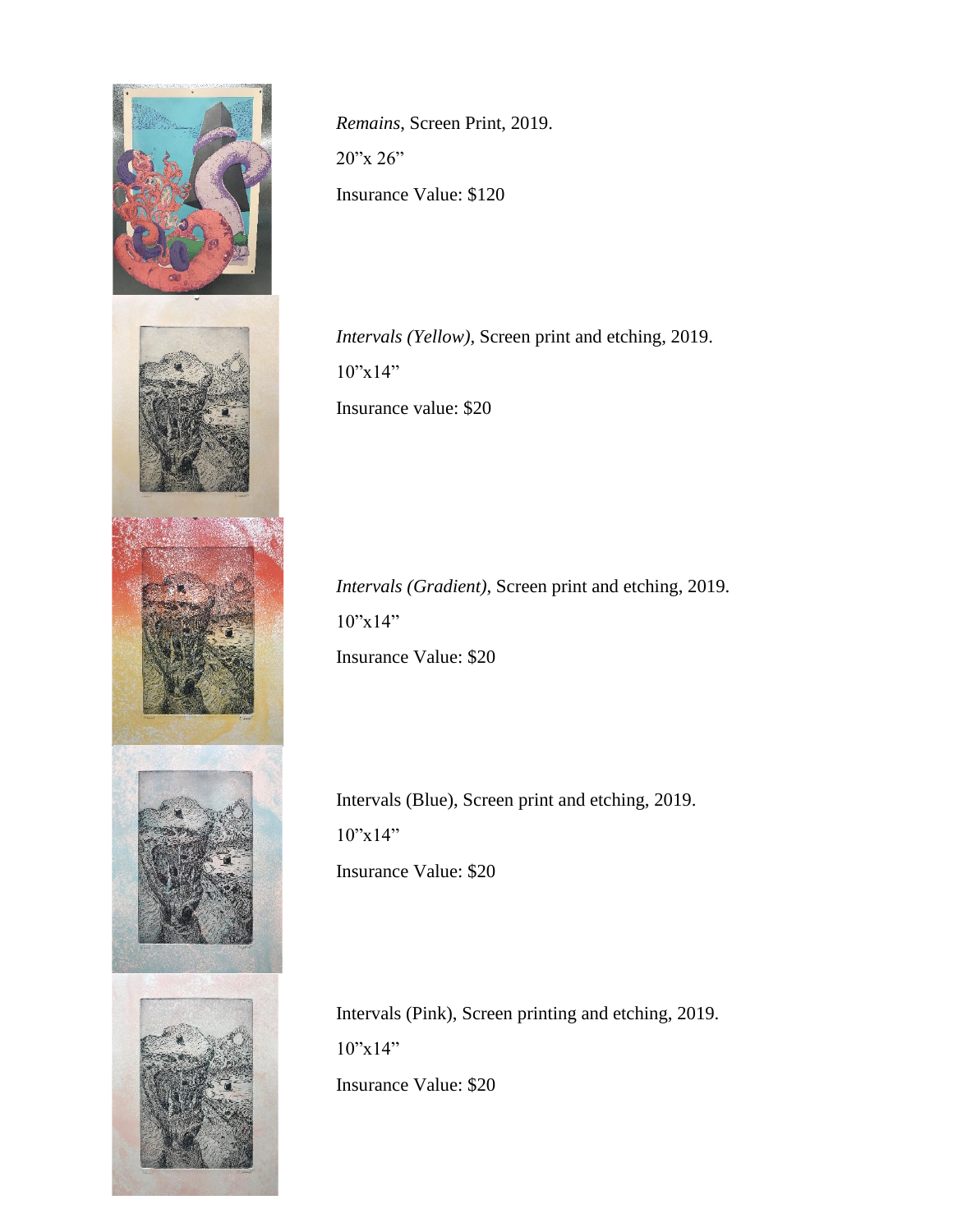

*Hollow*, Screen print, 2019. 18"x24" Detail

*Hollow (RED),* Screen print, 2019. 18"x24" Detail

*Intervals (Blue),* Screen print and etching, 2019.  $10"x14"$ Detail



*Parasitic*, Etching, 2019. 11"x14" Detail

Parasitic, Etching, 2019.  $11"x14"$ Detail